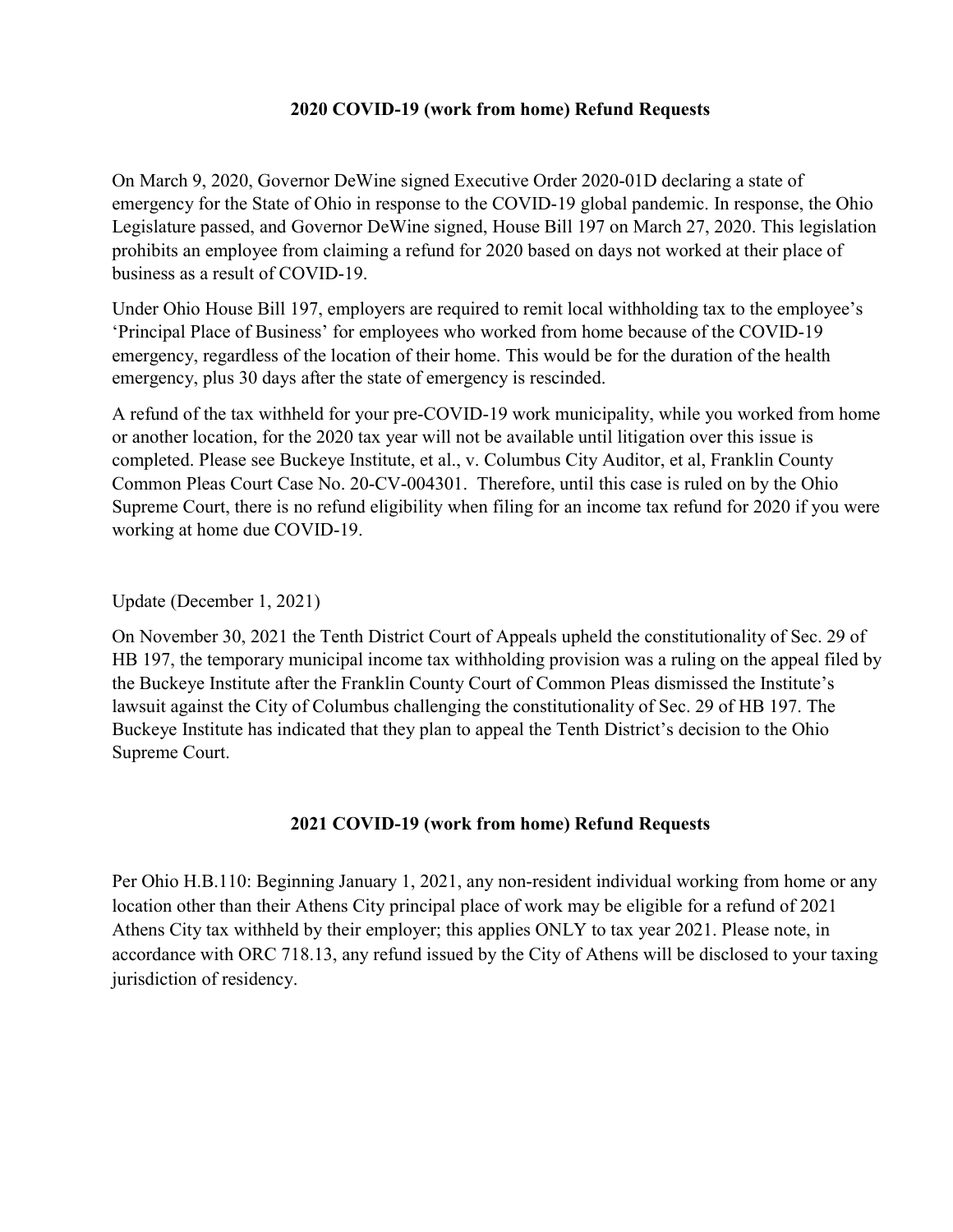# Athens City Income Tax Department

8 East Washington Street Athens, OH 45701-2496 740-592-3337 Fax 740-592-6400 **ATHENS ON** 

Refund Request Form for Non-Resident Taxpayers Tax Year \_\_\_\_\_

| 2. Present Address                                                                                               |                                                                                                          |               |  |
|------------------------------------------------------------------------------------------------------------------|----------------------------------------------------------------------------------------------------------|---------------|--|
|                                                                                                                  |                                                                                                          |               |  |
| due to the COVID-19 Pandemic? Yes _______ No _____                                                               | 4. Is the refund request for days worked outside of Athens (your employer ordered you to work from home) |               |  |
| 5. Calculation formula for non-residents:<br>Attach supporting documentation<br>** TO BE COMPLETED BY TAXPAYER** | Percentages will be<br>calculated by the Athens<br>Income Tax Department                                 |               |  |
| <b>Days worked inside Athens</b><br>a.<br>b. Paid holidays                                                       | $\frac{0}{0}$                                                                                            | $\frac{0}{0}$ |  |
| <b>Vacation days used</b><br>c.                                                                                  |                                                                                                          | $\frac{0}{0}$ |  |
| d. Sick days taken                                                                                               |                                                                                                          | $\frac{0}{0}$ |  |
| Other paid personal time<br>е.                                                                                   |                                                                                                          | $\frac{6}{6}$ |  |
|                                                                                                                  | ** TO BE COMPLETED BY THE ATHENS INCOME TAX DEPARTMENT**                                                 |               |  |
| Total percentage of time taxable to Athens                                                                       | $\frac{0}{0}$                                                                                            |               |  |
| f.                                                                                                               | Salary $\frac{1}{2}$ * $\frac{1}{2}$ * $\frac{1}{2}$ (A) $\frac{1}{2}$ Taxable Athens City Wages         |               |  |
| (A) Athens Taxable Wages<br>g.                                                                                   | $X \quad 1.85\% =$<br>(B) Tax Due                                                                        |               |  |
| Athens City Income Tax Withheld<br>h.                                                                            |                                                                                                          |               |  |
| $-$ (B) Tax Due                                                                                                  |                                                                                                          |               |  |
| $=$ Refund Due to Taxpayer                                                                                       | Enter this amount on Line 6                                                                              |               |  |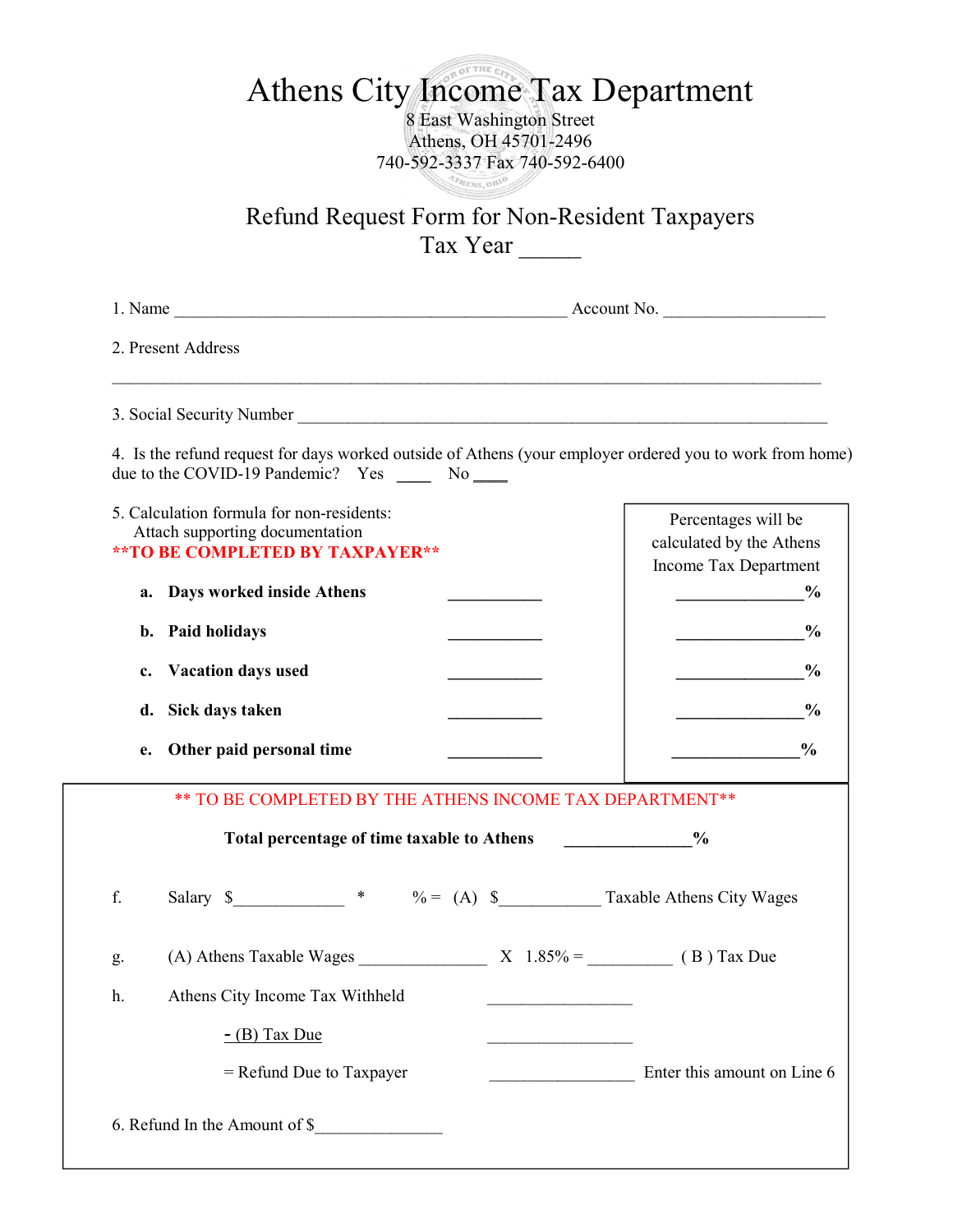| $-1$<br>and the contract of the contract of the contract of<br>$\cdots$<br>$\mathbf{M}$<br>יי |  |
|-----------------------------------------------------------------------------------------------|--|
|                                                                                               |  |

8. For the Following Period (Dates) From: \_\_\_\_\_\_\_\_\_\_\_\_\_\_\_\_\_\_\_\_ To: \_\_\_\_\_\_\_\_\_\_\_\_\_\_\_\_\_\_\_\_\_

(If the dates on section 8 are not from January 1<sup>st</sup> through December  $31<sup>st</sup>$  of the same year, please complete Step 9)

9. Total workdays available. If you normally work a 5 day work week and you worked for your employer for the entire year, enter 260 (52 weeks times 5 days). Otherwise, enter the number of days you normally worked in a week times the number of weeks worked (cannot exceed 260):

10. Number of Working Days Outside Athens:

#### THE UNDERSIGNED HEREBY MAKES A CLAIM FOR A REFUND OF ATHENS CITY INCOME TAX AND DECLARES THAT ALL INFORMATION GIVEN IS TRUE AND COMPLETE.

Date Signed Signed Phone

ī

Claimant's Signature

# CERTIFICATION OF EMPLOYER

I hereby certify that the employee filing this claim for refund was employed by the undersigned. He/She did work inside the corporate limits of Athens for the amount of days indicated in sections 5a-5e during the time period specified in section 8 on this form. The employee's claim for refund of Athens tax is valid based upon our knowledge of the employee's records and/or our knowledge of the employee's work location(s). I certify that no portion of this tax has been or will be refunded directly to the employee and that no adjustment to our withholding account with the City of Athens has been or will be made for this tax.

| Employer |                                      | Federal ID Number |
|----------|--------------------------------------|-------------------|
| Signed   | Officer or Authorized Representative | Title             |
| Phone    |                                      | Date              |

Requests for a refund of tax withheld by an employer for non-resident individuals must be submitted as follows:

1. Complete required sections 1-5e, and 7-10 of the refund request form, then sign and date the form and include your phone number (Incomplete refund request forms will delay the processing of your refund).

2. Attach a copy of Form W-2 for the tax year you are requesting the refund for. (Lack of supporting documentation will delay the processing of your refund).

3. If you are requesting a refund for time worked in another municipality then the tax becomes due in that municipality and the City of Athens will forward a copy of the processed refund request to that municipality for their records.

4. Certification of Employer must be completed.